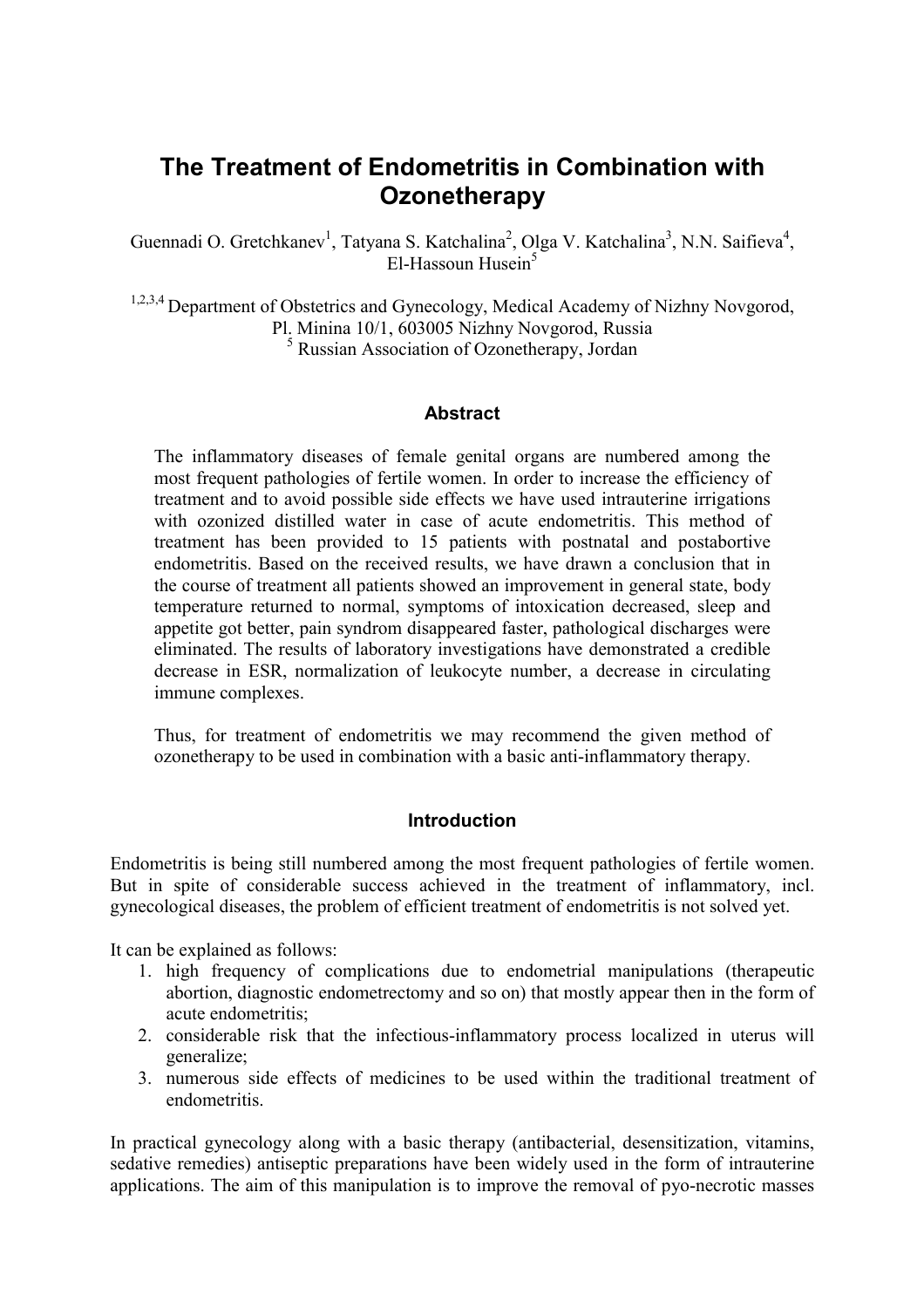as well as to produce a medicinal effect directly in the focus of inflammation that however can cause a number of side effects. In the above we have described the method of treatment for endometritis on the basis of aspiration/irrigation endometrial drainage with dialyzing solution containing dimexide, lidase, calendula tincture, novocaine solution, dimedrol (1). We feel important to say that the main component producing a sanation effect on uterus mucosa is dimexide which can be substituted for dioxidine. However, the use of these medicines is limited due to some side effects. So, dimexide can cause nausea, vomiting, bronchial spasm, it should be not used in case of antitoxical liver dysfunction, excretory kidney dysfunction, stenocardia, it can also intensify the toxity of some medicines. Intrauterine application of dioxidine can cause headache, shivering, an increase in temperature, dyspepsia, twitch (2).

Based on the above mentioned we think that it is necessary to increase the efficiency of treatment for endometritis as well as to prevent possible side effects due to this treatment. Medical ozone, which disinfectant properties are well-known (3,4,5,6), to be applied in the complex treatment can be useful for endometrial sanation that allows to refuse the medicines which after resorption can cause adverse reactions.

# **Materials and Methods**

15 patients with acute forms of postabortive and postnatal endometritis received ozonetherapy in the form of intrauterine irrigations with ozonized distilled water. Their age ranged from 18 to 32 years. Clinical picture was characterized by pain syndrom, puruloid uterine secretions, uterus subinvolution. In the course of laboratory investigations it was detected leukocytosis, acceleration of ESR, an increase in circulating immune complexes (CIC).

We investigated:

- the indices of red and white blood cells;
- the level of toxinemia according to the levels of C-reactive protein and medium molecules;
- the state of cell-bound and humoral immunity (the levels of Ig A, M, G, circulating immune complexes);
- the lipid peroxidation process and antioxidative defense system according to the biochemiluminometry results.

Ozonized distilled water was produced by conveying an ozone-oxygen mixture with ozone concentration 4000 to 5000 mcg/L through a container with 400 ml of sterile distilled water. The ozonization of the above volume lasts 20 minutes at ozone-oxygen flow rate 1 L/min. After that, the ozonized distilled water was administered into the uterus drop-by-drop through a 2-way PVC catheter which at the same time allowed to remove washing-up liquids. The total volume of ozonized water to be administered into the uterum within one procedure ranged 400 to 1200 ml. The treatment was carried out once a day within 1-3 days without intervals.

# **Results and Measurements**

Based on the received results, we may draw the following conclusions: in the course of treatment all patients showed an improvement in general state, body temperature returned to normal, symptoms of intoxication decreased, sleep and appetite got better, pain syndrom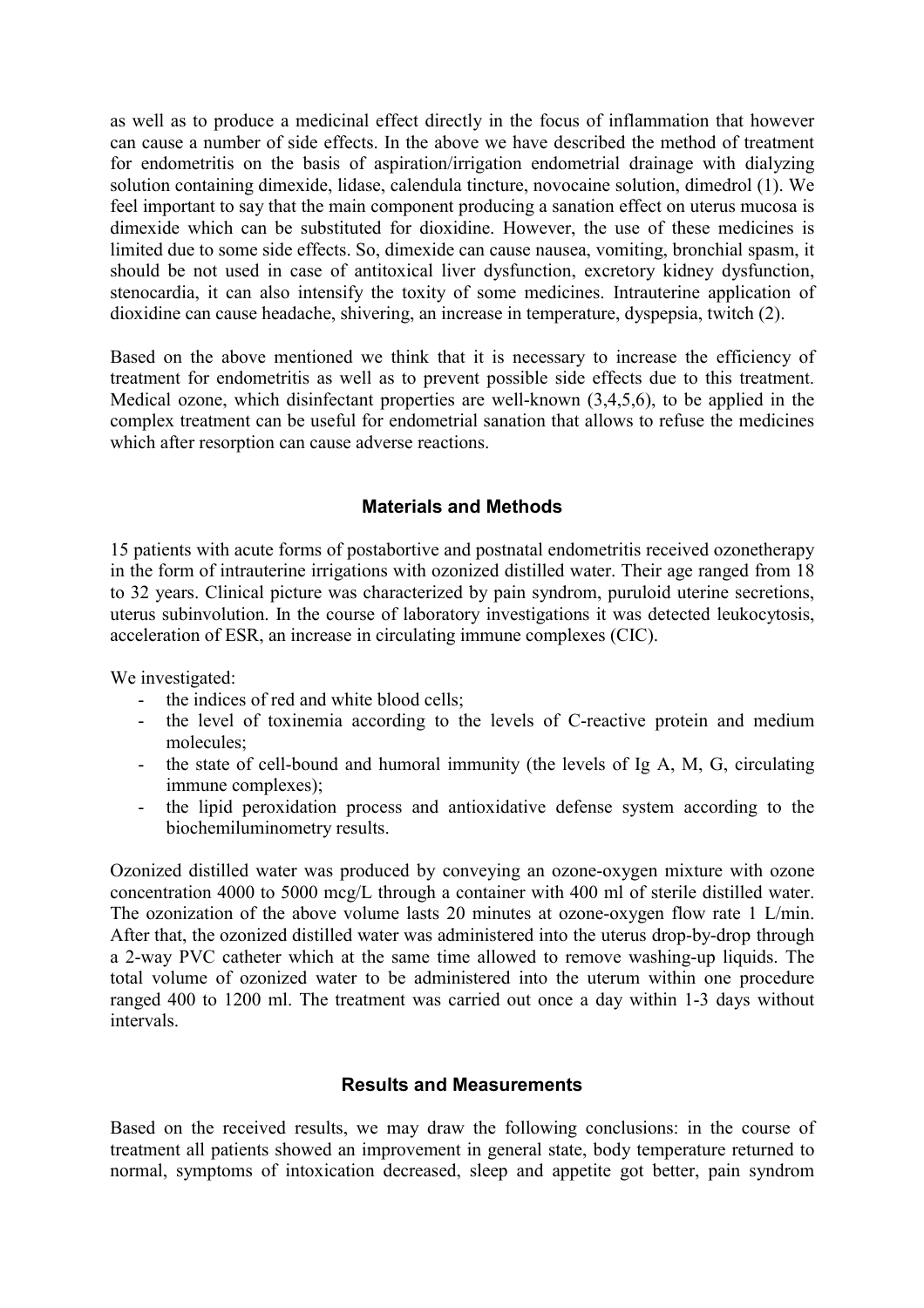disappeared faster, pathological discharges were eliminated. No complications or side effects were observed.

The results of laboratory investigations showed a credible decrease in ESR on average by 50% (p<0,05), normalization of leukocyte number in 90% of patients, a decrease in circulating immune complexes on average by 47%, in Ig  $M - by 30\%$  (p<0,01). The toxic appearances in plasma decreased particularly evidently – at the end of treatment the level of medium molecules returned to normal in 100% of patients, C-reactive protein was not detected in 90% of patients. The influence of ozonetherapy on lipid peroxidation was not less, so, the level of molecular products decreased by 25-40%, the antioxidative activity of plasma increased by  $39\%$  (p  $\leq 0.05$ ).

Case: Patient L., 21 years, received ozonetherapy according to the above method for acute postabortive endometritis. Before treatment she complained of pains at the bottom of abdomen, puruloid secretions, high body temperature, blood examination showed: leukocytes  $-14.2 \times 10^9$  /L, ESR – 55 mm/hour, CIC – 180 units/ml, C-reactive protein <sup>++++</sup>.

After ozone treatment in combination with a short course of gentamicine i.m. her state considerably improved, sleep, appetite, body temperature returned to normal, pains at the bottom of abdomen as well as puruloid secretions disappeared, blood examination showed: leukocytes – 8,5 x 10<sup>9</sup> /L, ESR – 20 mm/hour, CIC – 98 units/ml, C-reactive protein – negative.

## **Discussion**

The intracavitary way of introducing ozonized distilled water is selected to ensure the most complete contact with the focus of inflammation. The ozone concentration 4000 to 5000 mcg/L is considered the optimal one for saturation of distilled water with the aim of sanation for this one produces a bactericidal effect, but does not damage mucosa. Distilled water is used as a carrier of solute ozone because water is not subjected to chemical changes. The administered volume of distilled water 400 to 1200 ml is traditionally used for intrauterine irrigation, containers with capacity 400 ml are usually used in the praxis. The ozonization of the above volume lasts 20 minutes at ozone-oxygen flow rate 1 L/min.

The received clinical and laboratory results allow us to speak about high efficiency of ozonetherapy in regard to the most important symptoms of disease, and there is evidence of not only sanation action of ozonized water, but also systemic action of ozone, realized through ozone resorption in endometry.

### **Conclusion**

Medical ozone producing a bactericidal effect at local level facilitates to uterus sanation, prevents the generalization of inflammatory process, reduces the treatment time, allows to refuse the use of preparations for dialysis and is well tolerated by patients that makes its application in the treatment of endometritis extremely promising. However, the successful use of ozonized distilled water for intrauterine dialysis does not exclude the treatment with antibacterial, desensitizating, sedative and other medicines of the basic anti-inflammatory therapy.